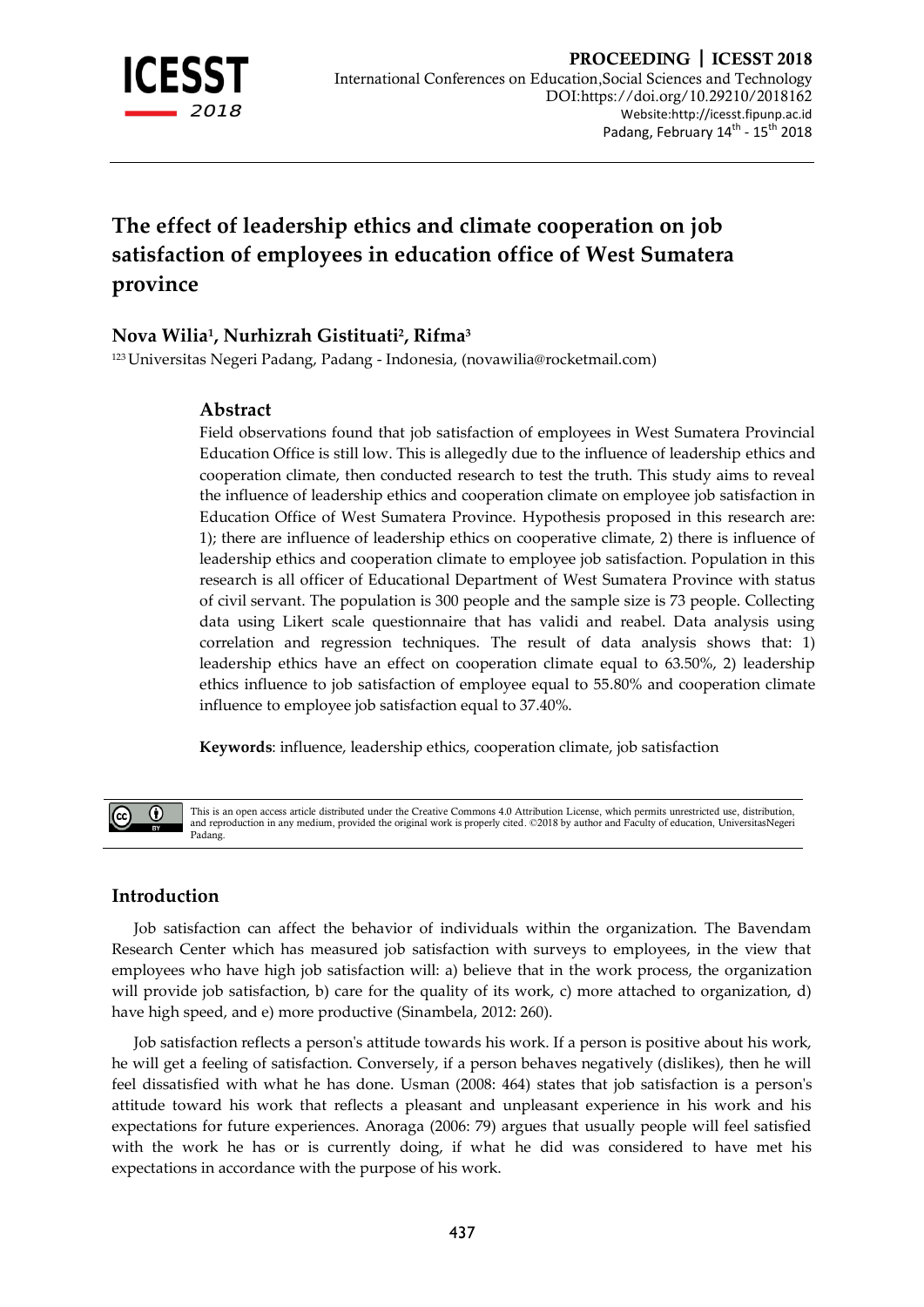Individuals who are satisfied with their work can improve their motivation; while dissatisfied individuals will have an impact on behavior in the form of high absence, job change, strike, low organizational sense, sabotage, and stealing (Gistituati, 2009: 307). Someone who has job satisfaction will be more motivated to work well, work with passion and always try to make his work better. This indirectly impacts on the increase of work performance and employee productivity so that the organization's goals that have been set well achieved.

However, since the 1970s, there have been many social changes that have led to widespread claims that job satisfaction is greatly decreased due to dramatically increased employee expectations, the pattern of labor changes when young people, women, and minorities seek employment (Sinambela, 2012: 261 ). Based on the temporary observations that were supplemented with some information from the staff through the interviews, there were several problems in the Education Office of West Sumatera Province indicating that the low level of employee job satisfaction. This problem appears from several phenomena, namely: employees complain when working, employees look less happy when working, while working employees are worried, and there are still employees who seem less active and not eager. The problems arise because the many factors affect job satisfaction. From the phenomenon appears the factors that allegedly affect employee job satisfaction is the ethics of leadership and the climate of employee cooperation. The importance of job satisfaction for person and the emergence of problems in the field indicate that the low level of employee job satisfaction is special attention for researcher. So it is necessary to conduct research on employee job satisfaction and factors that contribute to job satisfaction.

#### **Method**

The population comes from all employees in West Sumatra Provincial Education Office which amounts to 300 people. The sample was taken using stratified proportional random sampling technique which amounted to 73 people.

Research variable consist of two variables that is independent variable (independent variable) and dependent variable (variable dependent). The independent variable in this research is supervisor leadership and work motivation of employee, while the dependent variable in this research is employee work discipline. In this study the instrument used to collect data is a questionnaire with Likert Scale Model. The instruments in this study have been tested for validity and reliability. Data were analyzed using correlation technique, simple regression and path analysis to test hypothesis.

#### **Results and Discussion**

#### **The Effect of Leadership Ethics on Climate Cooperation**

Cooperation is a tool to overcome the limitations of individuals. Individual behavior in the organization creates a state that gives effect to the continuity of the organization with a series of goals that must be realized. It is very important to align and condusive cooperation climate. Hadiyanto (2016: 4) suggests that the climate is any situation that arises due to a relationship that can affect the process of an organisation on activity.

Based on the results of this research analysis provides information, that leadership ethics (X1) directly affect the climate of cooperation (X2) of 0.635. in an effort to improve the climate of cooperation in order to become more conducive can be guidance on the compactness of employees. Johnson in Zulkarnain (2013) states that the key to cooperation is positive interdependence, individual accountability, supportive interaction, social skills and group processes. This is supported by Setiyanti (2012: 61):

Cooperation of groups within organizations or companies can also be realized with the existence of coaching work relations, either working relationships between members of the organization or company or between the leadership of the organization or company with subordinates or other members. The goal of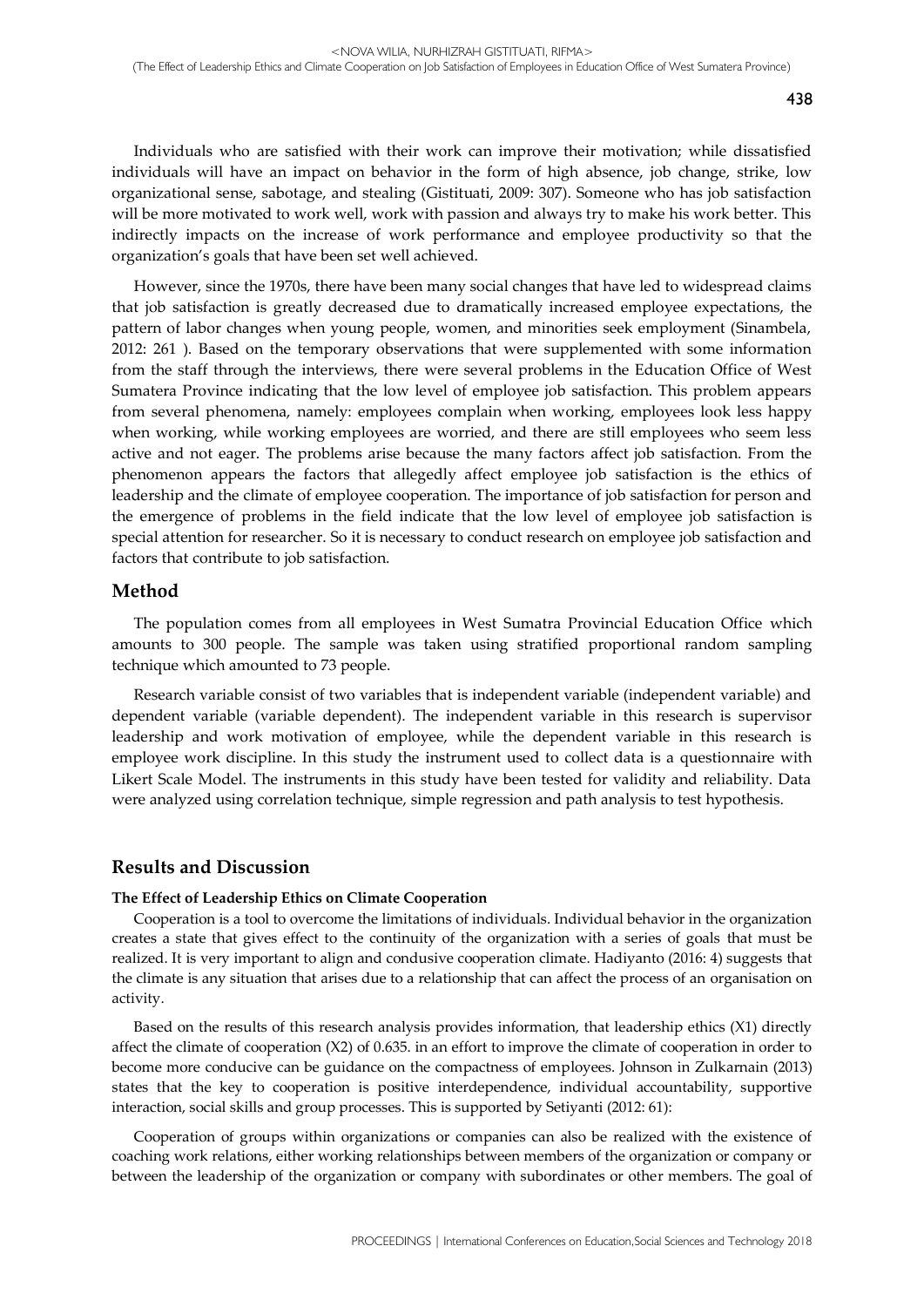fostering working relationships within an organization or company is the achievement of a harmonious and coherent cooperation between members of the organization or existing human resources. Establishment of working relationships conducted by the leadership of the organization or company is said to succeed if the creation of cooperation between members of the organization or human resources in the organization or company.

Cohesiveness is one indicator in working together at the organization and is needed so as to facilitate the implementation of activities to achieve goals. Good group leadership can foster a sense of togetherness among group members, and can neutralize any differences that exist within the group. Thus, the sense of belonging and cohesiveness of the group in cooperation is higher, as the climate of cooperation is more conducive. Many things related to leadership one of them is leadership ethics. Thomas in Zulkarnaian (2013: 60) suggests factors that affect group cohesiveness, namely: a) group leadership, b) group membership, c) group goal values, d) homogeneity of group members, e) cohesiveness of group activities, and f) number of members group.

Leader behavior should be balance with the ethics of leadership; it can influence and support the conducive to climate of cooperation. Leadership ethic is applied by a leader in ethical behavior to demonstrate good values and ethics in working. It will create conducive and enjoyable working climate because employees will imitate a leader's behavior to be good workers, so employees will feel comfortable and calm and motivate to be better workers, so that employees will get job satisfaction.

Based on the results above, it can be concluded that the leadership is done in accordance with the norms and leadership ethics in conducting co-operation, created a conducive to cooperation. The conducive to climate made better employment, motivate employees, and provided high job satisfaction indirectly.

#### **Leadership Ethics and Climate Cooperation on Employee Job Satisfaction**

Employee job satisfaction is very important because it can increase employee productivity. With job satisfaction employees have a feeling of fun in work, and motivated to work better. From the results of research shows that job satisfaction of employees in the Office of Education of West Sumatra Province is quite high with a score of 79.68%. So the job satisfaction of employees should be uplifted because it can have an impact on the productivity of the institution. From the indicators used found that the feeling of relief in working to be the lowest indicator with a score of 71.40%. Head of Education Office should strive to improve employee job satisfaction in the Education Office of West Sumatra Province for employee work productivity to be high in achieving the goals of the institution.

Efforts to improve employee job satisfaction can be done through the factors that influence it. This is supported by Happock in Polem (2002: 204) said the factors that affect job satisfaction are the climate of cooperation, work performance, work motivation, security and safety, incentives or salary and leadership ethics of superiors. Of the many factors that influence the found factors of leadership ethics and cooperation climate that influence the employee's job satisfaction.

#### **Leadership Ethics on employee job satisfaction**

Leadership ethics are standard of behavior that contains moral values that must be upheld by the leader through his actions as a leader and themselves as people who become the frame of reference in decision making. With leadership ethics a leader can be critical, rational, dare to express his own opinions, be firm in accordance with the sense of ethical responsibility to oneself and subordinates. This means that the leadership can present itself as an example for all of its people. So that employees as followers work maximally, thereby increasing motivation, work ethic and job satisfaction of followers.

By applying leadership ethics through ethical behavior a leader can carry out leadership functions that run on ethical principles in accordance with the values adopted by the organization. Ethical leadership will create a more comfortable working environment within the organization, higher productivity and able to resolve existing conflicts within the organization so that employee job satisfaction is obtained.

In an effort to increase employee job satisfaction can be done by increasing the application of leadership ethics to create a conducive working climate. As revealed from the results of research, found that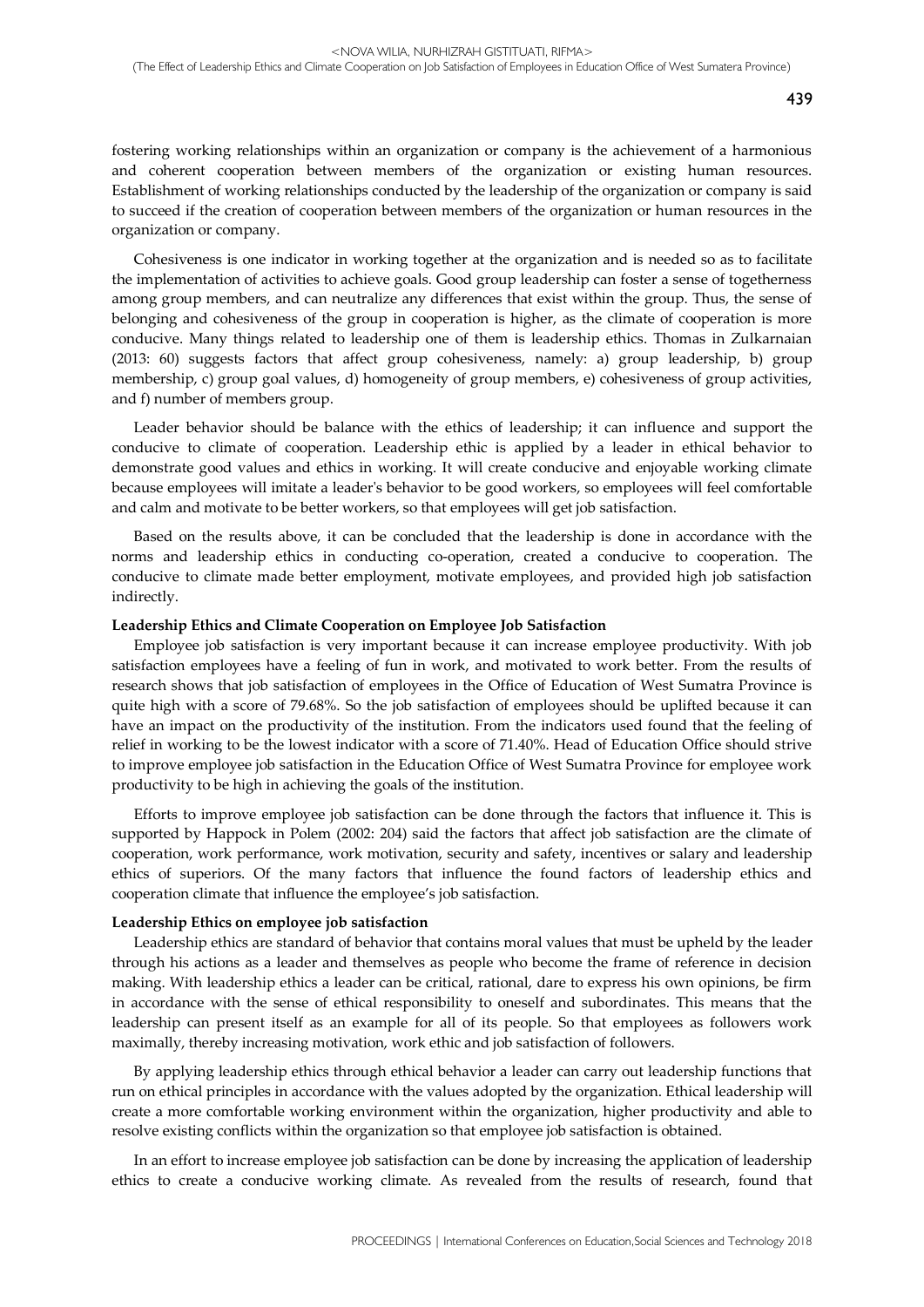leadership ethics directly affect employee job satisfaction of 0.321 and leadership ethics (X1) also indirectly affect employee job satisfaction (Y) through cooperation climate (X2) of 0.237.

Leaders should strive to optimize employee job satisfaction by better understanding and trying to apply leadership ethics in accordance with the norms and rules that apply so that employee job satisfaction is even better. According to Sutrisno (2010: 90) asserted that leaders in the organization become role models for employees, so that employees will mimic the behavior that leaders see every day. That is, if leaders show behavior that is less in accordance with the rules and norms that are not in accordance with leadership ethics in leading employees, will create an unpleasant atmosphere, and can affect employees in work so that employee job satisfaction is not met properly. Improving leadership ethics can be done directly to employees to improve employee job satisfaction that is by way of more respect for employees, serve employees well when finishing the job, being fair to employees, and honest.

The results of the study found that the service behavior is the lowest indicator by score of 72.75% which is in the high category. So that, the leadership ethics implementation should increase in the Provincial Education Office of West Sumatra done through improving service others. The altruistic leader (based on the interests of employees) which strongly prioritize the well-being of followers. In implementing the principle of service, leader must be willing to focus on followers, must place the interests of employees, and must act to benefit employees. The efforts are accompanying employees to work, empowering, team building, showing socially behavior, eliminating discrimination and social injustice, listening to employee complaints, showing empathy for employees and accepting unconditionally.

#### **Climate cooperation Against Job Satisfaction Employees**

If seen from the data analysis of the relationship between the climate of cooperation and employee job satisfaction, the increasingly increasing climate of cooperation will have an impact on the employee morale in carrying out the task. The better the cooperation climate the higher the employee morale. It will also improve the quality of achieving organizational goals to be more effective and efficient as expected. This opinion is supported by Syafaruddin (2002: 71) "Psychology theory confirms that groups with high team spirit work better than those with little team spirit, which means that the spirit of teamwork should be built within the organization."

Increased employee job satisfaction is one of them is by improving the climate of cooperation, because with a conducive climate employees openly mutual, respect each other, respect each other, put the interests together, and the establishment of intimate relationships. That way employees will work harder, more excited, more passionate and better so as to get maximum results. But in reality the climate of cooperation in the Education Office of West Sumatera Province still needs to be improved again, because it is found that there are still employees who have a careless attitude towards colleagues, prioritizing personal interests, negative thoughts arise when colleagues provide assistance, ASN attitude that lowers the power of Non ASN , fellow ASN rivalry and non-ASN rivalry that creates conflict.

The results of this study indicate that the achievement of cooperation climate Education Office of West Sumatra Province needs to be improved especially in terms of cohesiveness because it is in the less good category. Cohesiveness is needed to maximize teamwork performance. Cohesiveness is characterized by strong relationships among team members who feel the dependence of each other in the task sequence, the dependence on the results they want to achieve and the high commitment as part of a team. Teamwork is self-selected by some who raise their own team mates and social ways after work can stimulate socioemotional cohesion. Helping socio-socio-cohesion development needs to be balanced with team cohesiveness (Dewi, 2007: 51).

Efforts that can be made to improve the climate of cooperation can be done through increasing the cohesion indicator which is the lowest indicator of cooperation climate. Cohesiveness in an organization must be maintained and enhanced. The thing that can be done is to foster cohesiveness, among others; create a sense of shared vision and mission so that members will themselves be united by the vision and mission itself, creating mutual trust through an atmosphere of openness and building effective communication.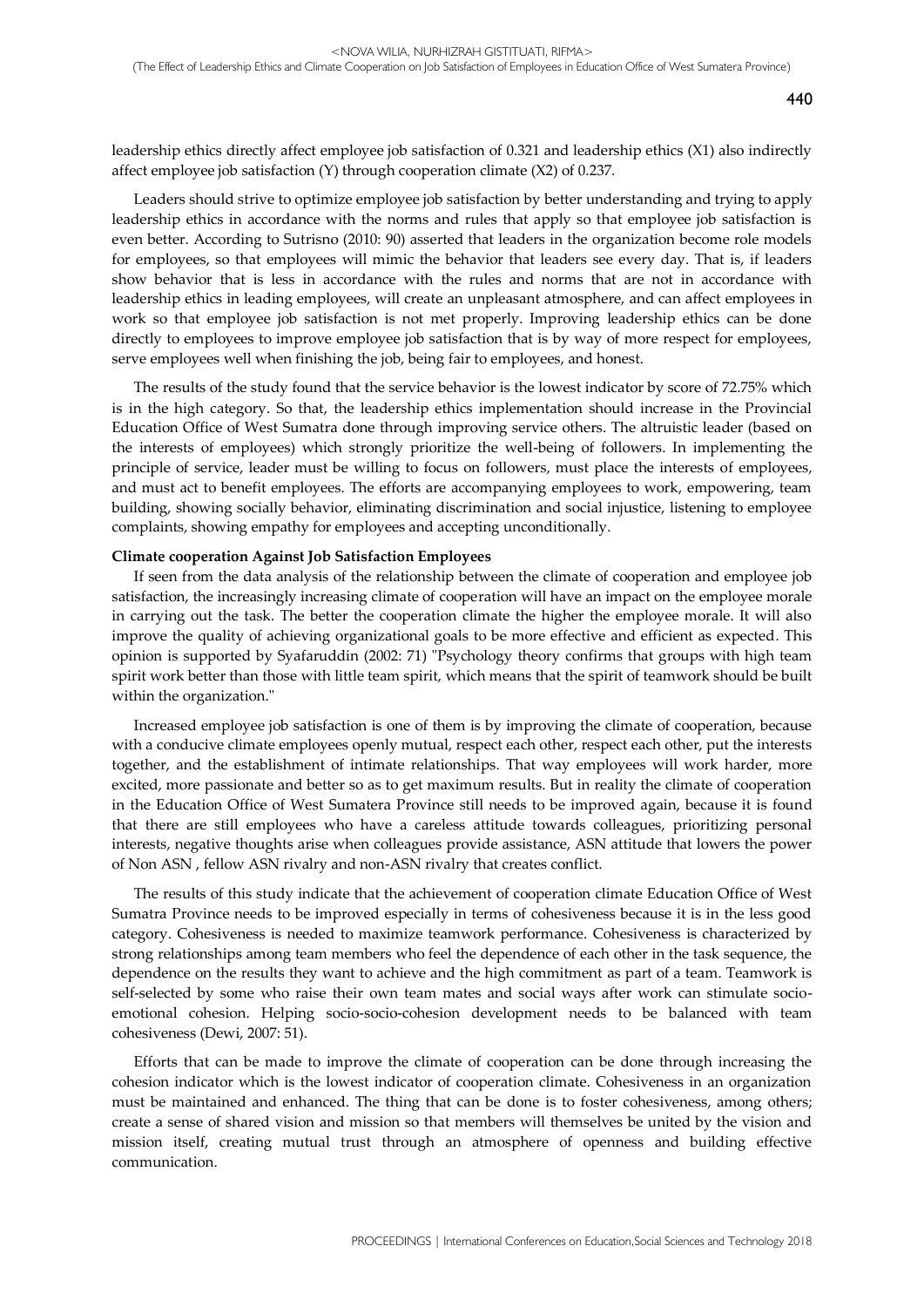With the high climate of employee cooperation, the quality of the work is better and can improve employee job satisfaction. Conducive climate of cooperation will provide high morale to the employees to do their work in order to realize organizational goals, so that job satisfaction will increase employees.

# **Work with Graphic:**



Figure 1: Employee Satisfaction Histogram





136.5129.5122.5115.5108.5101.5 94.5 87.5 80.5 **Skor Tengah Kelas Interval**

| Variable<br>% Level of Achievement<br>Description<br>Nο |
|---------------------------------------------------------|
|---------------------------------------------------------|